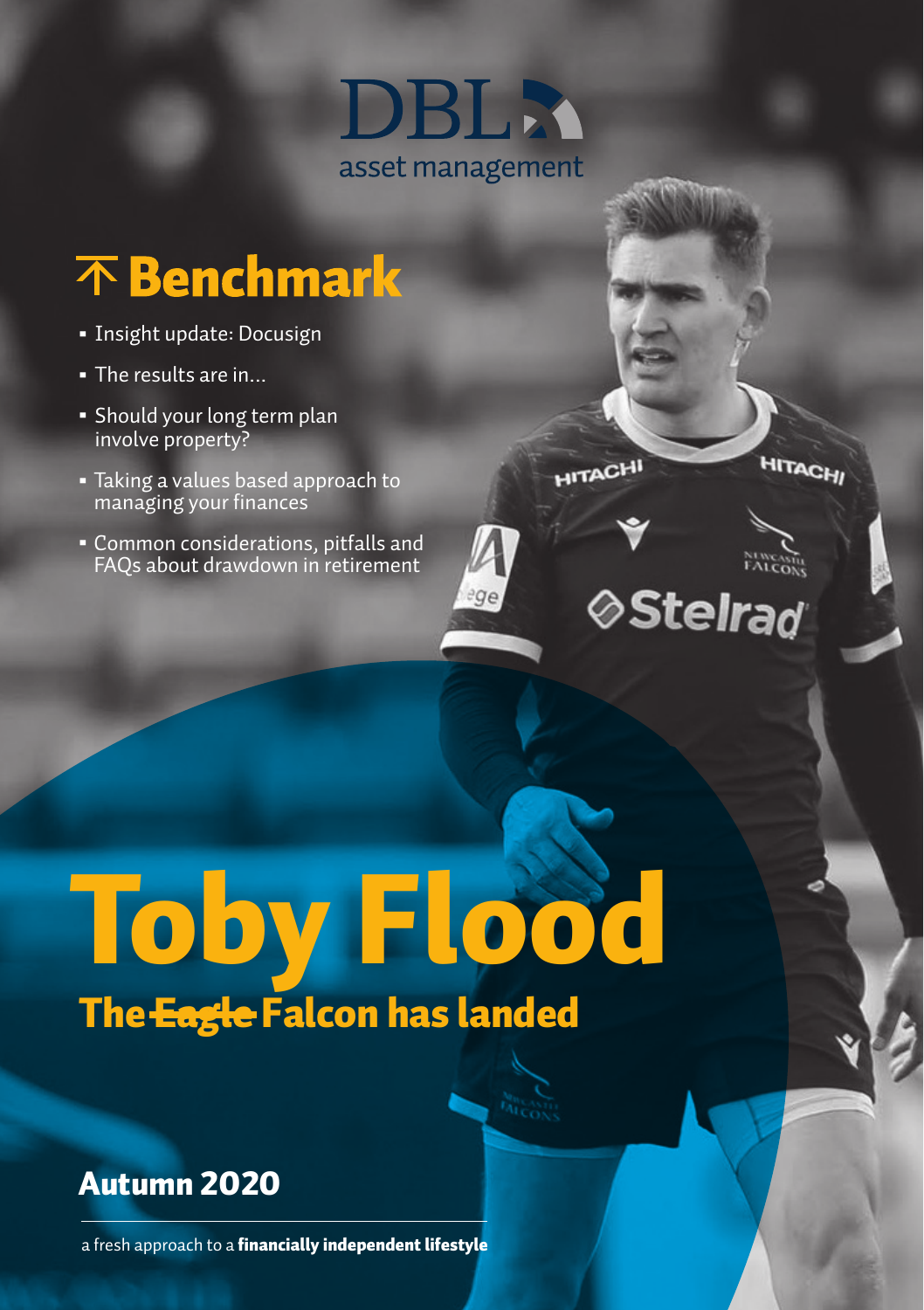### <span id="page-1-0"></span>**Contents**

| Introduction                                                             |    |
|--------------------------------------------------------------------------|----|
| Common considerations, pitfalls and FAQs about<br>drawdown in retirement |    |
| Toby Flood: The Eagle Falcon has landed                                  | 6  |
| Insight update: Docusign                                                 |    |
| The results are in                                                       | 10 |
| <u>Should your long term plan involve property?</u>                      | 12 |
| Taking a values based approach to managing your finances                 | 14 |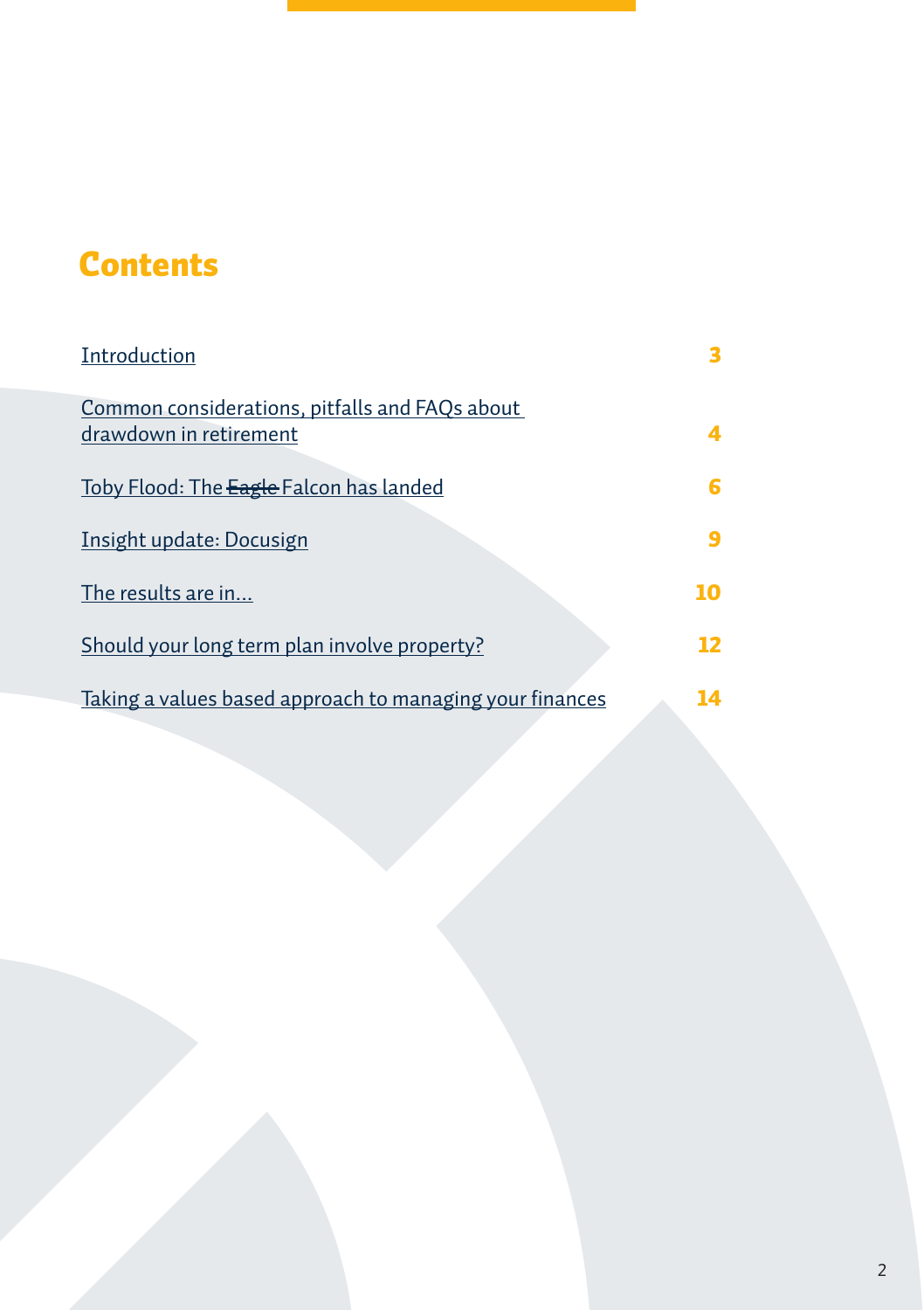### <span id="page-2-0"></span>Introduction

At the time of writing the introduction to the Summer edition of Benchmark we were just getting to the end of the national lockdown, due to the COVID-19 pandemic. At the time of writing this introduction to our Autumn edition we are heading back into a local version of lockdown, with our own Cheshire East authority falling into tier two of the recently announced grading system.

More restrictions seem inevitable and, as with the last lockdown, let me start by saying that I wish you and your families the very best. We are here to answer any questions for you at this time.

Our job, as financial planners, can be summarised in many short ways. At its core, our job is to help you to plan for the future. In this edition of Benchmark you will find an interview with Toby Flood, amongst our usual collection of insight. Toby is a long-term client, who plays rugby for Newcastle Falcons. Certainly some people will have felt the greater impact of COVID, possibly very close to home, but at a minimum, as Toby says very well, it has altered our short-term views of the future.

In Toby's case that is his next step after rugby. For others amongst you, it could be your first actions in retirement, or how you wish to spend investment income, which does not

need to be saved, over the coming months. The options are fewer. You may not be able to take that dream trip abroad you had always planned at the current time.

I hope though that, in our role of helping you to plan for the future, we are able to continue to help you to see what is further over the horizon and adjust your practical and financial plans, if needs be. There is still a lot to look forward to, it just may take us all slightly longer to get to those events. Financial planning is an ongoing process. Whenever the time is right to resume business as usual, we are here to make sure that you are ready, whatever it is that you have planned for your future.

If you have questions of this nature or any questions at all regarding your financial planning or wider finances, please do not hesitate to get in touch. Your future remains our primary focus. We are here to help.

Once again, I wish you and your families all the best.



With kind regards,

Dacre Staines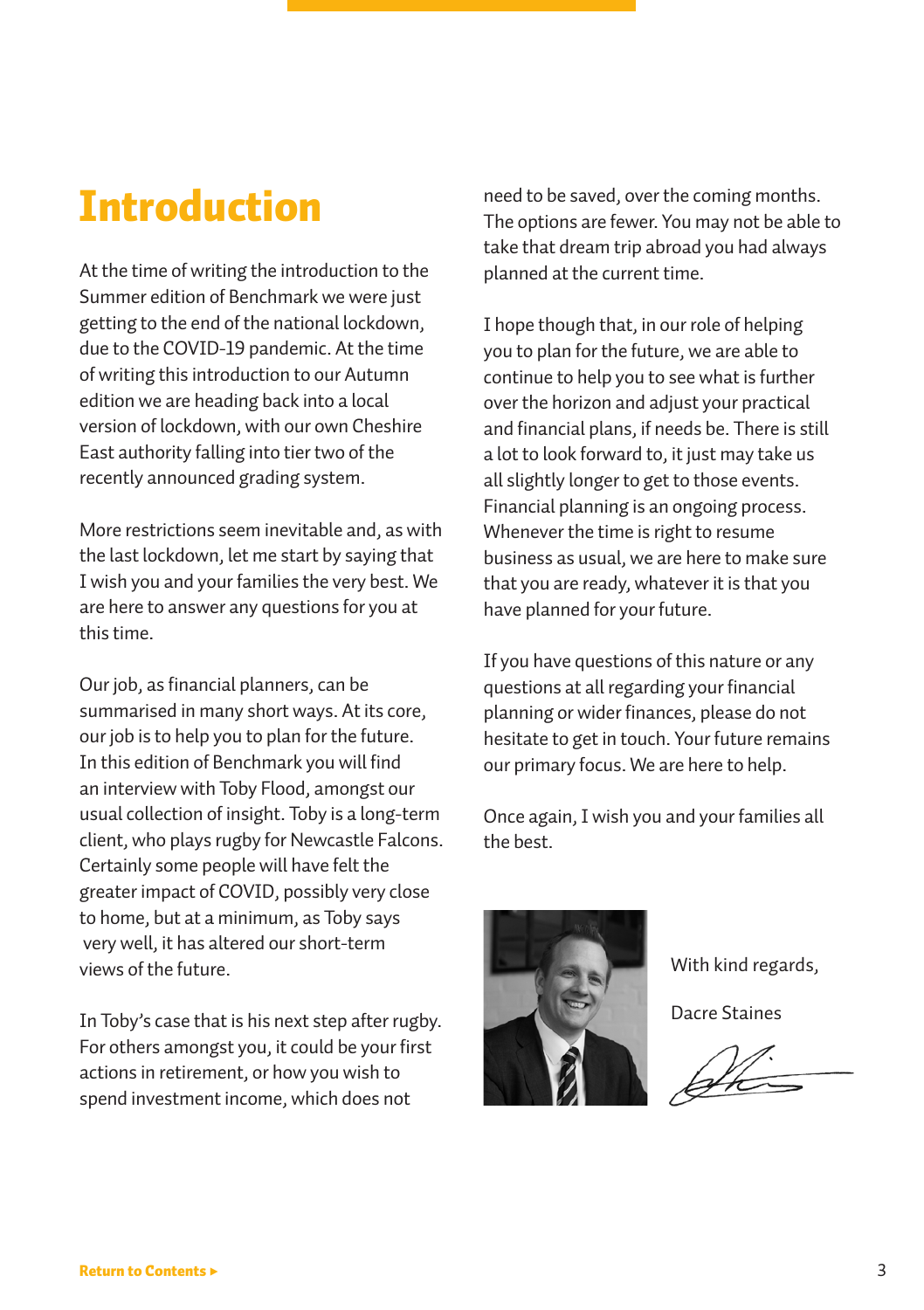## <span id="page-3-0"></span>Common considerations, pitfalls and FAQs about drawdown in retirement



Pension drawdown is the process of using part of your pension savings to produce a regular income in retirement. You drawdown an income from the portion of your pension savings that you place into a suitable drawdown fund. Many of you may already be familiar with this process and you may be actively considering it as part of your financial plan in later years.

Drawdown is a useful option for income flexibility in retirement. But there are common 'dos and do nots' to consider, when it comes to approaching drawdown. We will of course discuss these with you when the time is right for your individual plan. In the meantime, it may help your planning to begin to consider how to approach drawdown. The following are amongst the most important points.

#### Drawdown means that your pension remains invested

The portion of your pension placed into drawdown remains invested, which means that the value of your pension is able to

continue to go up or down, depending on how the market and your individual funds perform. In the event that your investments were to fall in value, this could impact your available income. In turn, this could impact your overall financial plan and your cashflow forecast. It is important to recognise that, with the flexibility of drawdown, there remains an element of investment risk.

#### Mitigating investment risk in retirement

Whilst each individual will be different, typically we like to take less risk later in life. In our earlier years we are in a process of saving capital for our future. In later years this turns to decumlation. There is less requirement for capital growth and more requirement for the security of the capital we have saved. Risk is still able to be managed in drawdown by reducing the exposure to investments, which are associated with having higher volatility. This helps to mitigate the risk described above, when your drawdown income is still invested and exposed to the markets.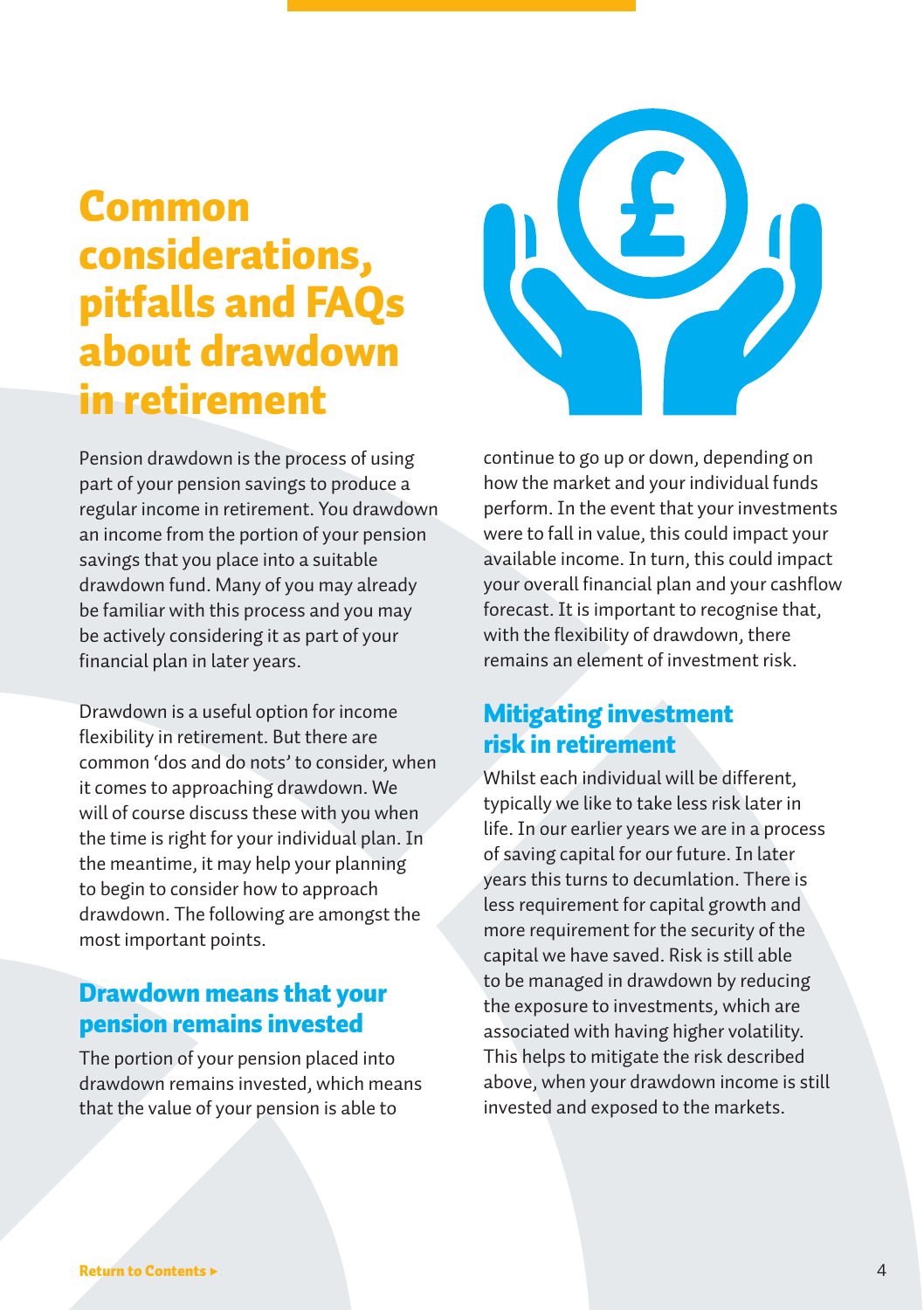#### Managing income for your entire retirement

The flexibility of drawdown is one of its major advantages. However, that flexibility presents a risk to the security and length of your retirement. Depending on the drawdown structure in which your funds are placed, you may have the ability to withdraw variable amounts. If a big purchase is on the horizon you could, therefore, use funds in income drawdown to complete that purchase. The danger is that, during a long retirement, you drawdown too much and exhaust your funds. Of course, careful planning for the income you need in retirement, including unexpected significant income requirements, is a key tool to help mitigate this risk.

#### Flexibility and other options

Whilst drawdown remains a very attractive option for many, it is worth remembering that other options often suit different needs and situations. As well as drawdown you of course have the chance to take Uncrystallised Fund Pension Lump Sums (UFPLS), up to 25%, or an initial whole 25% of your pension fund tax free.

We will, of course, discuss drawdown and all of your options with you throughout your financial planning and as you approach your retirement.

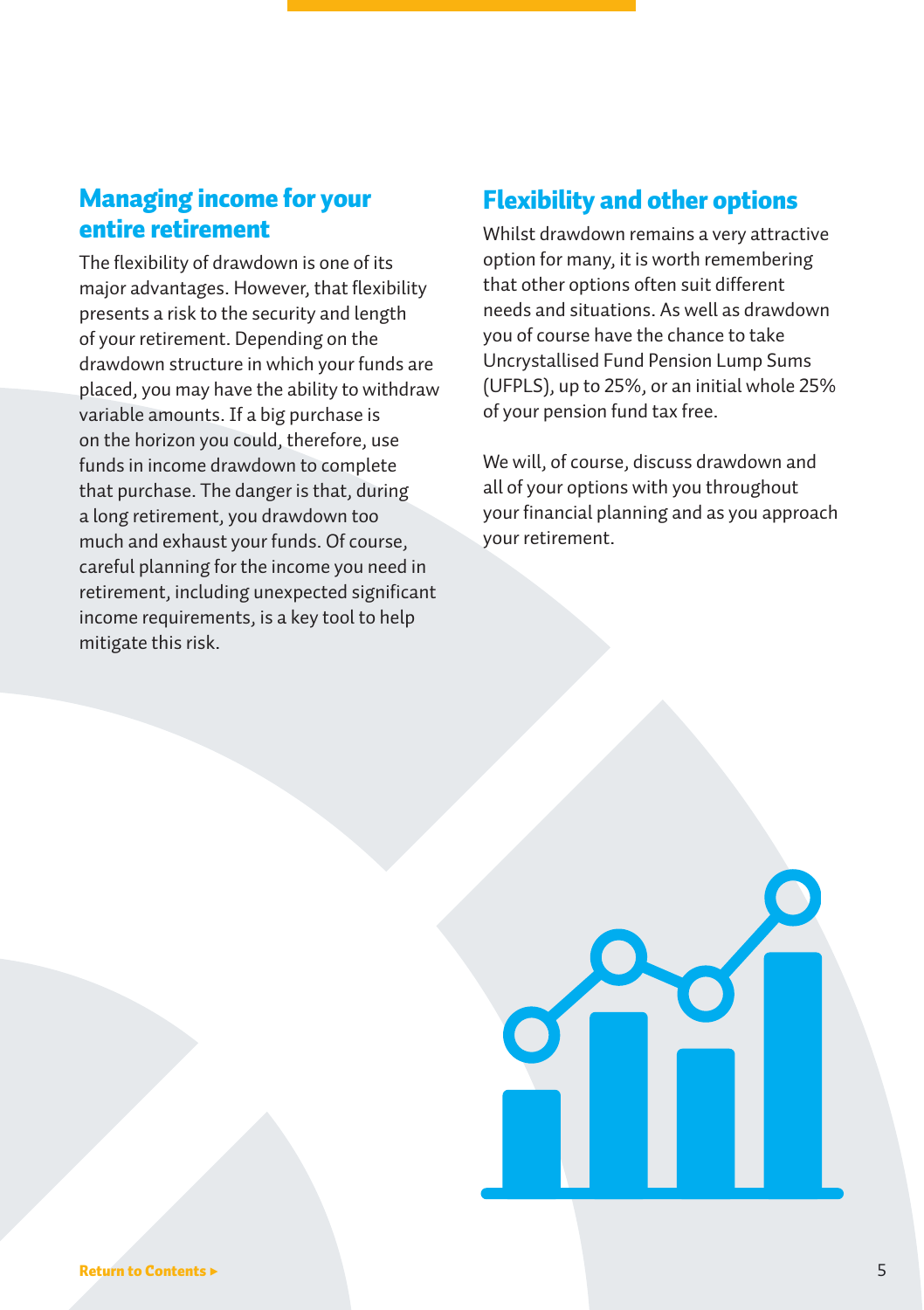<span id="page-5-0"></span>

## Toby Flood: **The <del>Eagle</del> Falcon** has landed

Toby Flood started his rugby career with Newcastle Falcons in 2004 and went on to achieve 60 caps for England. A DBL client since 2006, Toby returned to his first club in 2017, after a six-year spell at Leicester Tigers and three years of playing in France. Toby sat down with Benchmark to reflect on his journey so far, how the COVID-19 pandemic may have impacted approaches to finances and how retirement, when it arrives, will still be difficult, no matter how much planning you may have completed.

"I do not think you can ever be completely prepared, mentally, to stop doing something you love. We are so lucky to be getting paid for something we enjoy and when that comes to an end it will be difficult, no matter how prepared you are."

Retirement is not really actively on Toby Flood's radar. Earlier in 2020 he signed a contract extension to play for Newcastle Falcons until at least 2022. But, then again, the end of a rugby playing career will come one day. It is something that Toby recognises and for which he has started to make plans.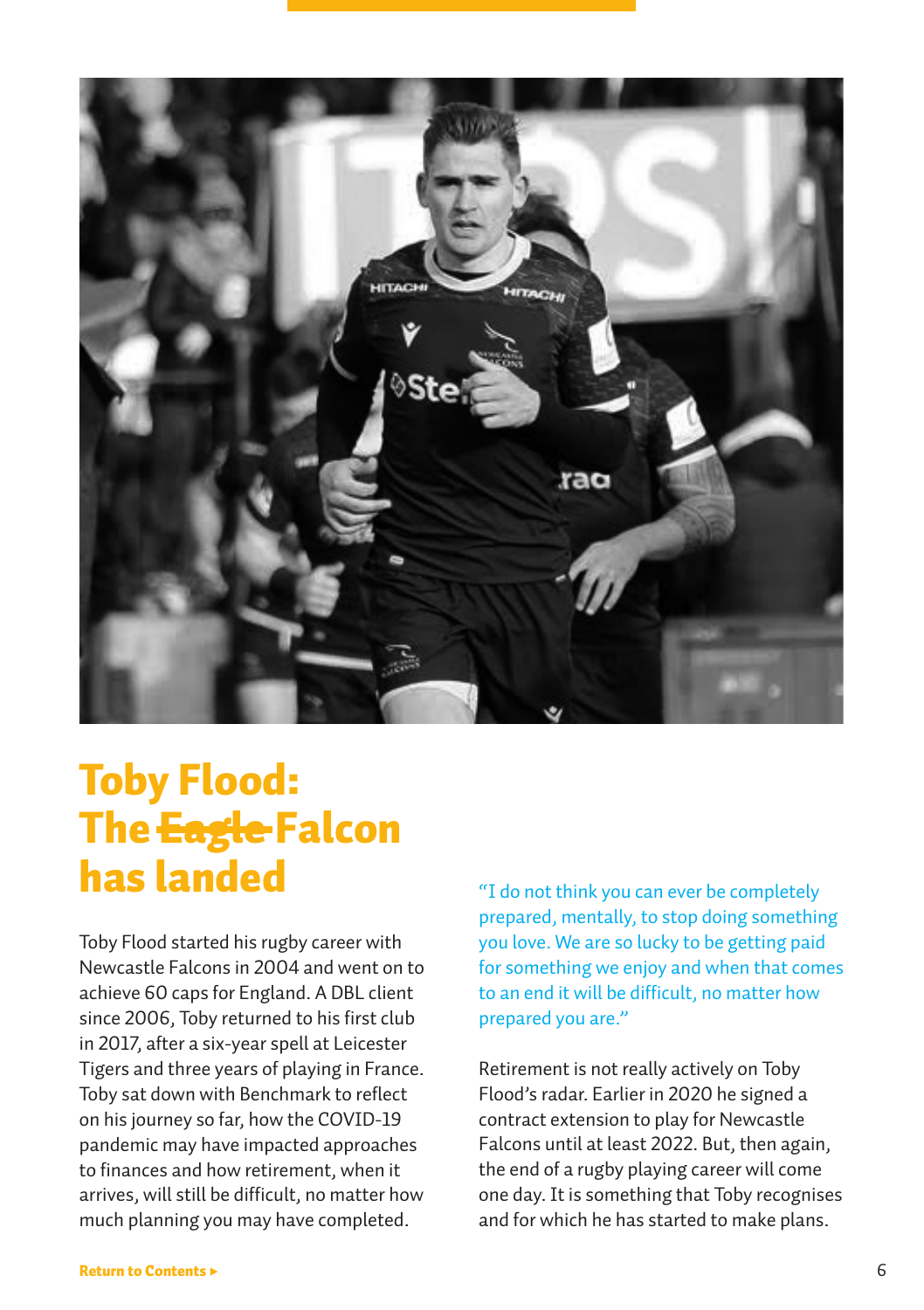"I have been using the last four to five years to look at the inevitable. Mentally the answer is 'no'. But injury is always around the corner. We are not too stressed about the end and we are prepared financially. But that does not mean it will not be a mental shock when it happens."



Toby's journey of paying close attention to his financial situation and planning for his future started with someone he calls "the superstar of our generation".

"Matthew Tait was playing for England when he was eighteen. He realised he wanted some help with his finances and there was a group of us that thought it was a good idea. The sportsman's pension was about about to end and we needed someone who was going to look after our best interests. We had to scramble together £250 or £300 to pay for it, I think. It was an obscene amount of money at the time! When you are eighteen or nineteen you do not think about being thirty-five. You think about the finances you have then. But it was a good start."

The mindset of being young and planning for your future is something that Toby thinks has improved within the game, though the help available could go further.

"At the time no one talked about being financially prepared for the future and if they had, at nineteen, I would not have been part of that conversation anyway. Now people do mention it. Sudden retirement through injury is more of a topic. It is better, but it is still a challenge for the younger generation."

"The top players will have help but the guys who are just coming in, may not be looking at being England professionals, nor do they have enough by way of advice. If you are a young lad on, say, £1,000 net and you are asked to put £250 of that away for your future. I think most would still find it quite hard. At twenty or twenty-one, you seem to have endless time left in the game."

The impact of the COVID-19 pandemic may have jolted some professionals to reconsider their financial picture. Premiership rugby was initially suspended on the 16th March this year. Since that time both domestic club and international bodies have addressed salaries and match fee reductions with players.

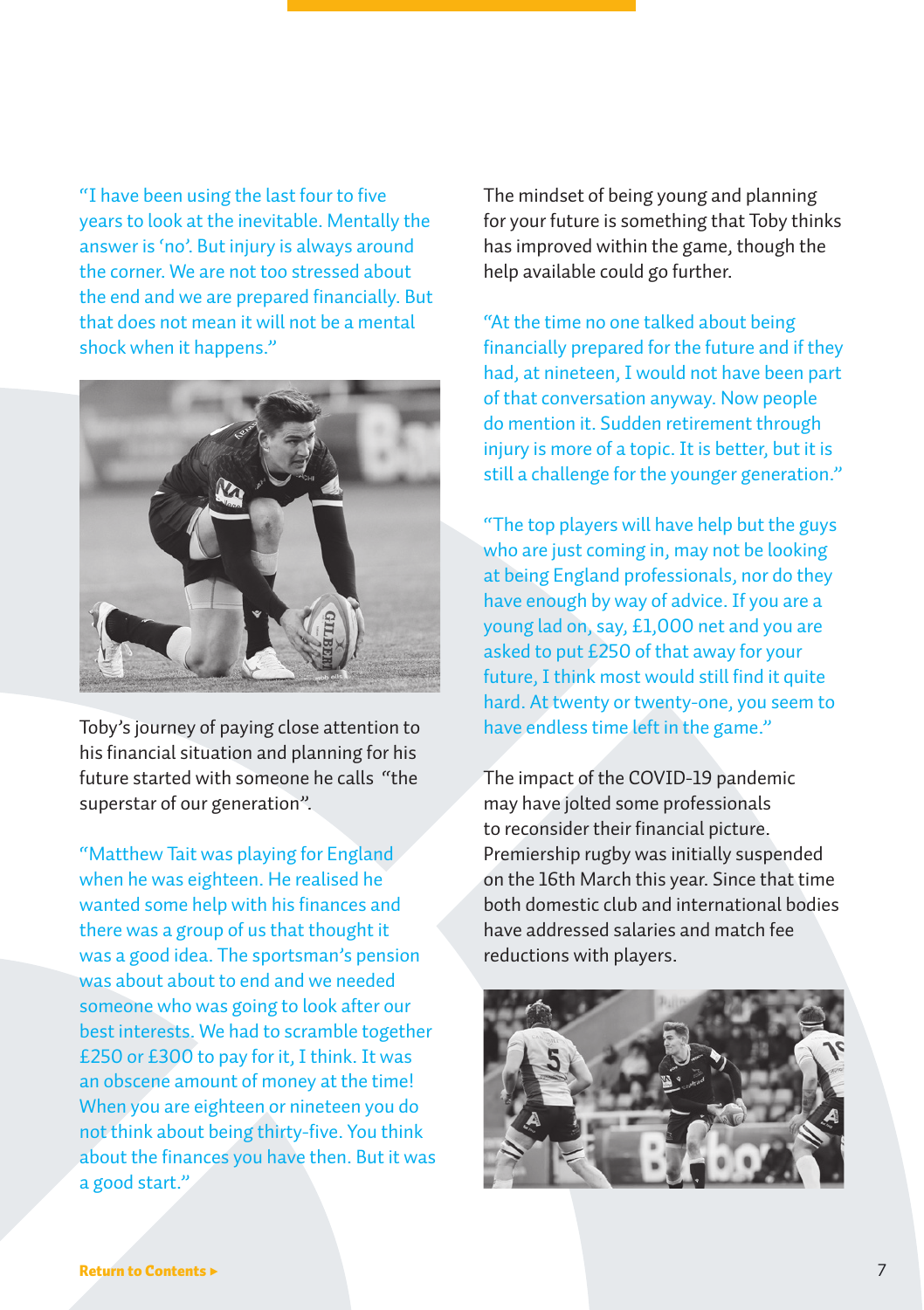

"COVID in my case has perhaps impacted my future pathway out of the game and the dynamic of planning considerations, because things are just a little less certain. If you are young and still in the game it may have changed your approach to a certain extent, but you will still be getting a percentage of whatever you are on. It may not be enough to make people think more about putting some money away. There needs to be more people at clubs talking to young players even to say 'you should maximise your ISA."

Even though retirement is some way off, it has not stopped Toby from weighing up his options and looking at future careers. But for the immediate future, the focus is clear.

"I have had work experience in the city and passed the IMC Level 2 (Investment Management Certificate). It intrigues me. I need to spend more time looking and reading about the options. At the moment our planning conversations are a little softer, mainly because of the uncertainty COVID has created. The definitives are not all sorted, but I have time. I am looking forward to at least another two years of rugby first."

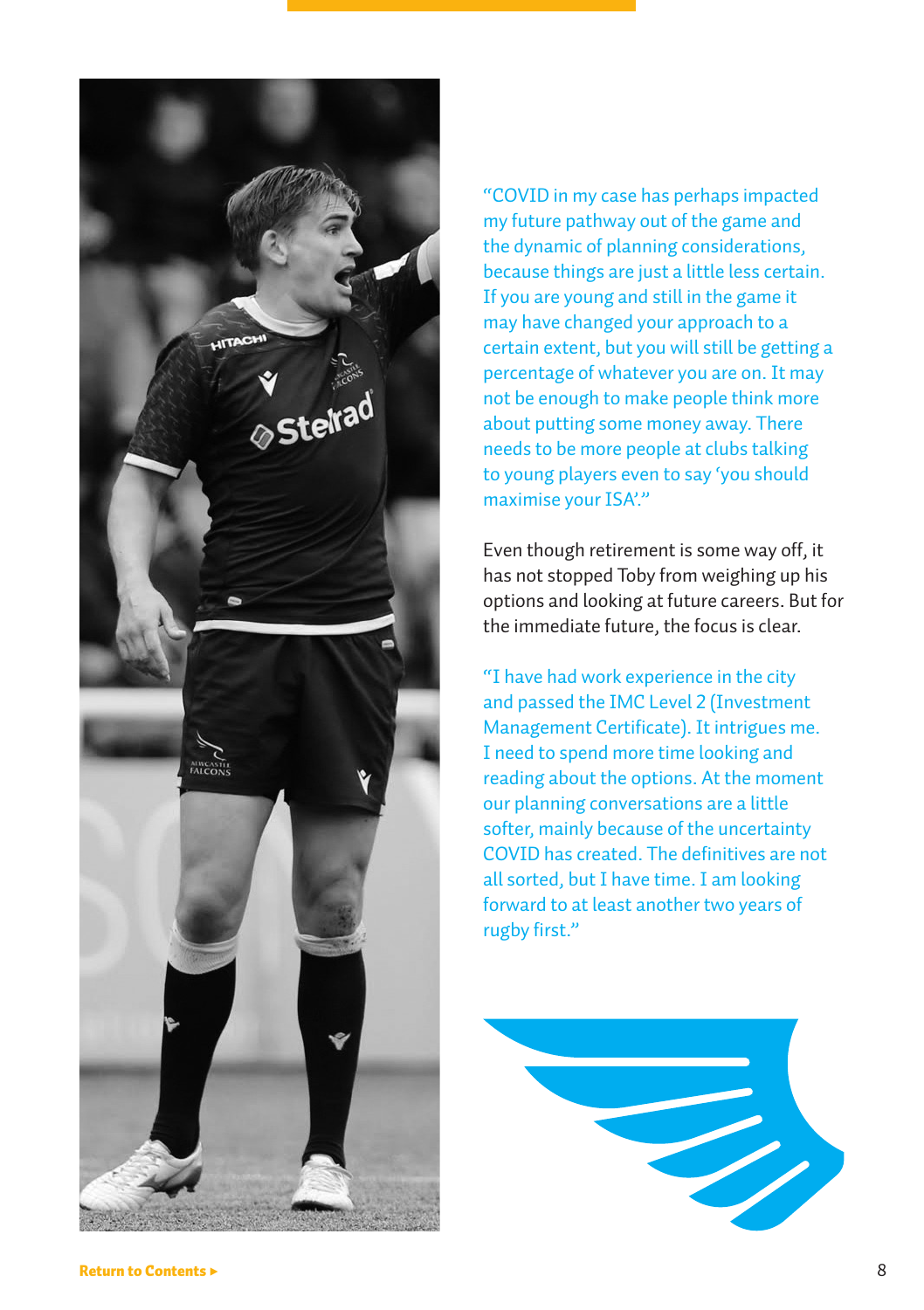# <span id="page-8-0"></span>Insight update: **DocuSign®**

As we continue to evaluate how to best use technology and add to our Insight app, we have recently introduced DocuSign as both a tool to use with you to manage your finances and as a feature in Insight.

DocuSign is an online service which, allows you to securely sign documents remotely. Now we will send documents to you online through this highly secure service, allowing you to then safely sign and date the document, without visiting our offices. In the current times this is an added COVID-safe measure, whilst in the future it will give you more flexible options, should you wish to save yourself the trip to see us.

#### DocuSign and Insight

If you use Insight, our online client platform, you are able to access DocuSign documents through the portal. This keeps everything in one place, meaning you will not have documents stored in different places.

#### More on DocuSign

We adopted DocuSign primarily because it is the most secure option available. Online fraud is an increasing concern for all of us. The new email reporting service, set up by the National Cyber Security Centre, has already received 1.7 million reports. This is especially concerning, since the centre was only opened to the public in April this year.

DocuSign offers bank grade security, so it is hardly surprising that it has become the 'go-to' choice in financial services. At the moment, 10 of the top 15 U.S. financial services companies use Docusign. The platform is highly secure, due to its cloudbased, customer-controlled data encryption.

Leading analysts rank DocuSign as the number one digital transaction management company, due to its large investment in research and development and strong customer focus. As a company that is clearly focused on continual improvement, DocuSign very much resonates with the DBL mentality.

Furthermore, the system has a specialised structure, which means there is never maintenance downtime, ensuring the highest level of availability. You will never be left in the lurch and unable to sign an important document, as the system is updating.

Reliability and reputation of our critical systems matter. For this reason, we decided to use the platform that is the leader in customer facing digital transactions for loan documents, account openings, wire transfers, account openings, account change forms, regulated disclosures and legal agreements.

If you would like to know more about using DocuSign, the Insight portal, or the DocuSign features in Insight, please get in touch with one of our team.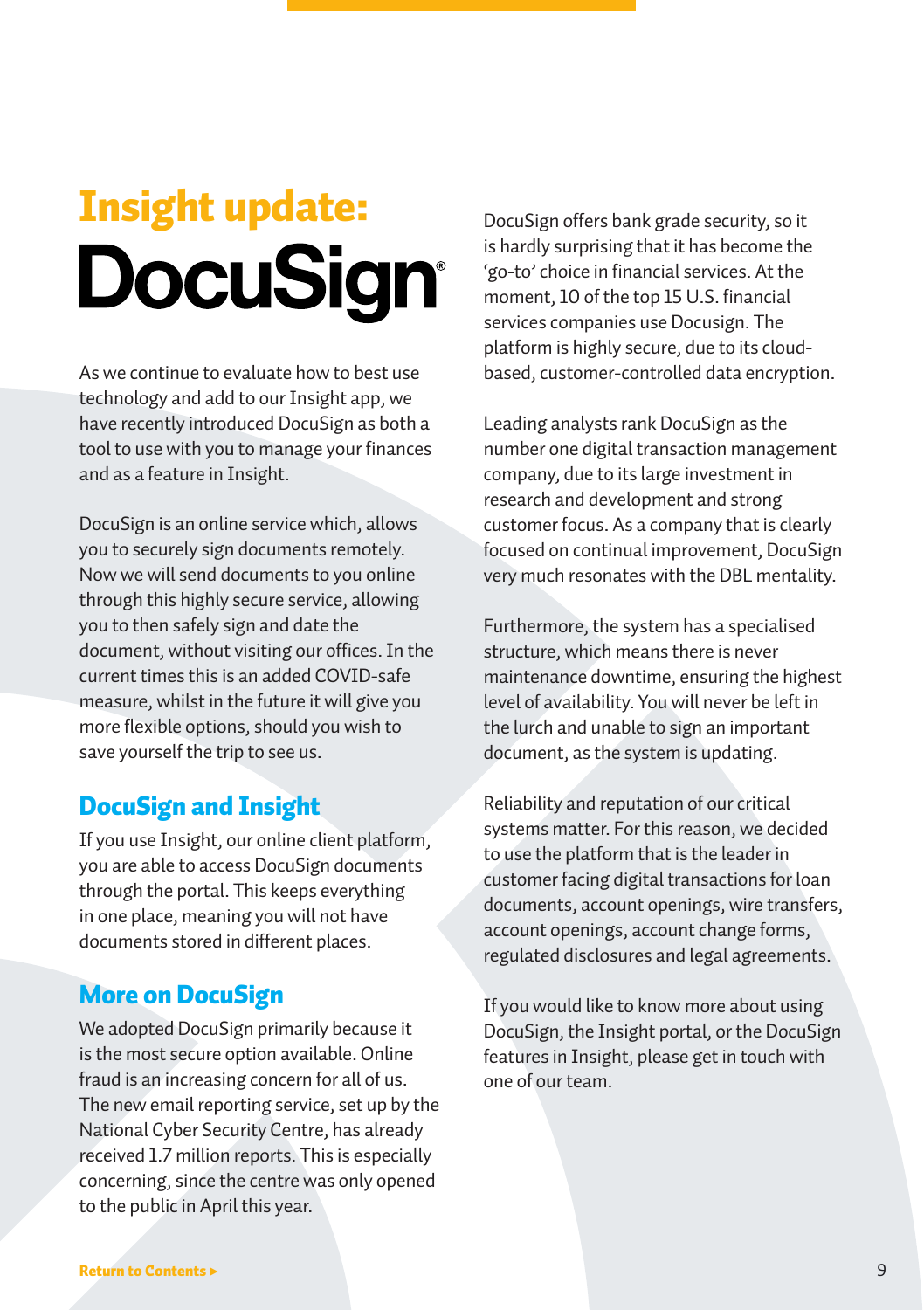## <span id="page-9-0"></span>The Results are in…

Thank you to those of you who completed our annual client survey recently. It remains extremely important to us to get your feedback, particularly where we are able to take action to improve things, as we did with the introduction of Insight, following your comments on the client portal.

We have included some of the highlights from this year's survey here. If you provided specific comment on something, which we could improve upon, then please rest assured that we are taking all of these onboard and looking at our options across the business.



We asked our clients to give us a star rating based on what they thought of the following aspects of our service. Here are the averages:

Knowledge and expertise Understanding our clients' needs Achieving their financial goals Keeping them informed through technology Adapting to their changing circumstances Information about market disruption Communicating through times of uncertainty  $\star \star \star \star \star$ \*\*\*\*\* 4.6 \*\*\*\*\* 4.6 \*\*\*\*\* 4.6 \*\*\*\*\* 4.8 \*\*\*\*\* 4.8 \*\*\*\*\* 4.8

#### Our improvements...

Of course, the primary motivation for asking our clients about our service is to improve it. Continual improvement is central to our business mindset. We have taken on board any specific comments and suggestions our clients made, with the aim to make DBL the best it possibly can be.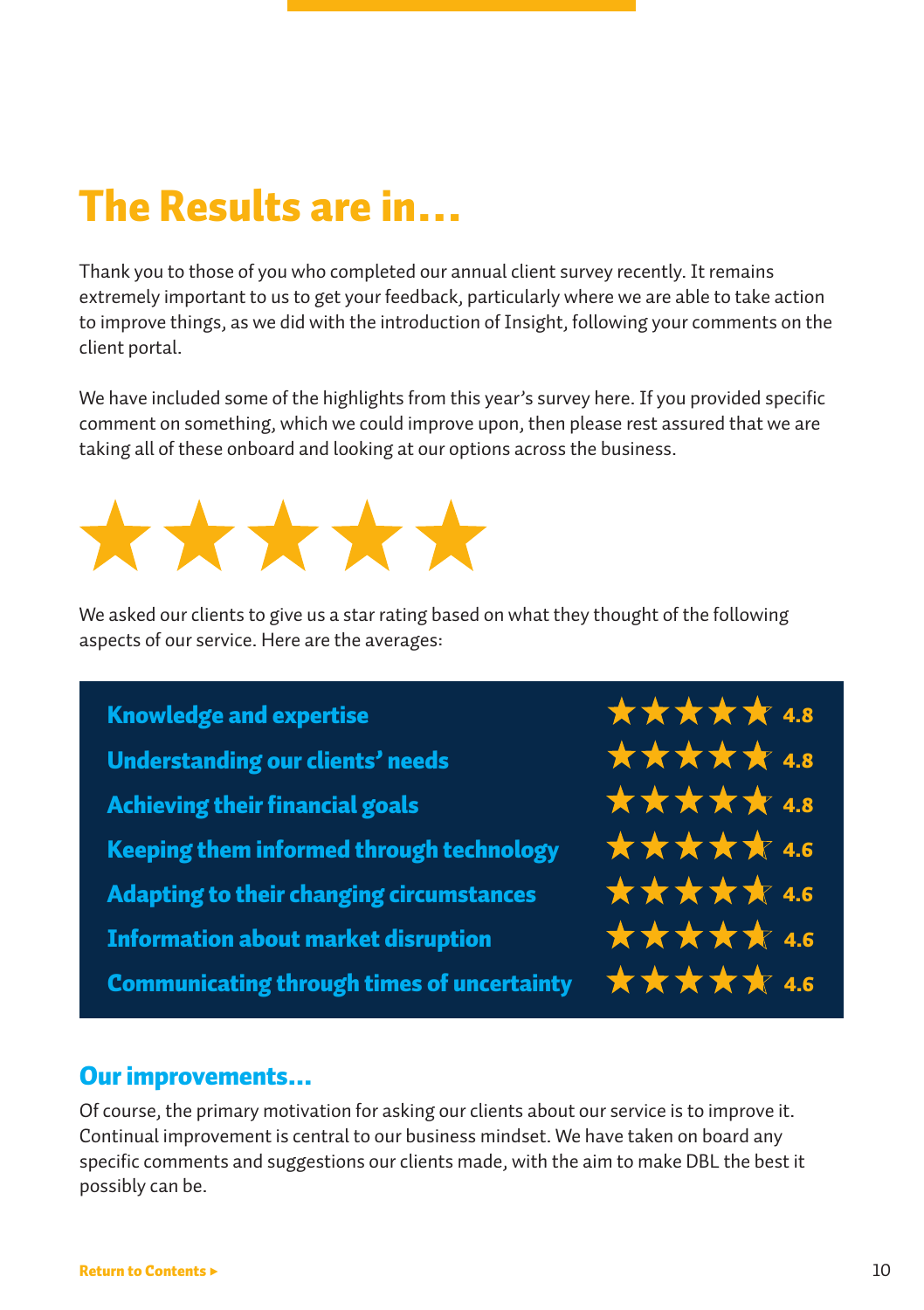#### In our clients' words…

We asked our clients which words they thought reflected their experience with DBL. Here are the five most popular choices:

## Trustworthy Helpful Professional Friendly **Efficient**

#### Your comments…

We were delighted to hear the following as part of your feedback responses. Thank you for taking the time to pass this feedback on.

"The financial news was very worrying, especially during the first 6-8 weeks of the pandemic, so it was reassuring to read your own views. It certainly helped to end with a smile at whatever amusing anecdote or fact you could find."

> "Great service. I've been a happy client for well over 20 years and am always happy to recommend you."

"You offer a first class service."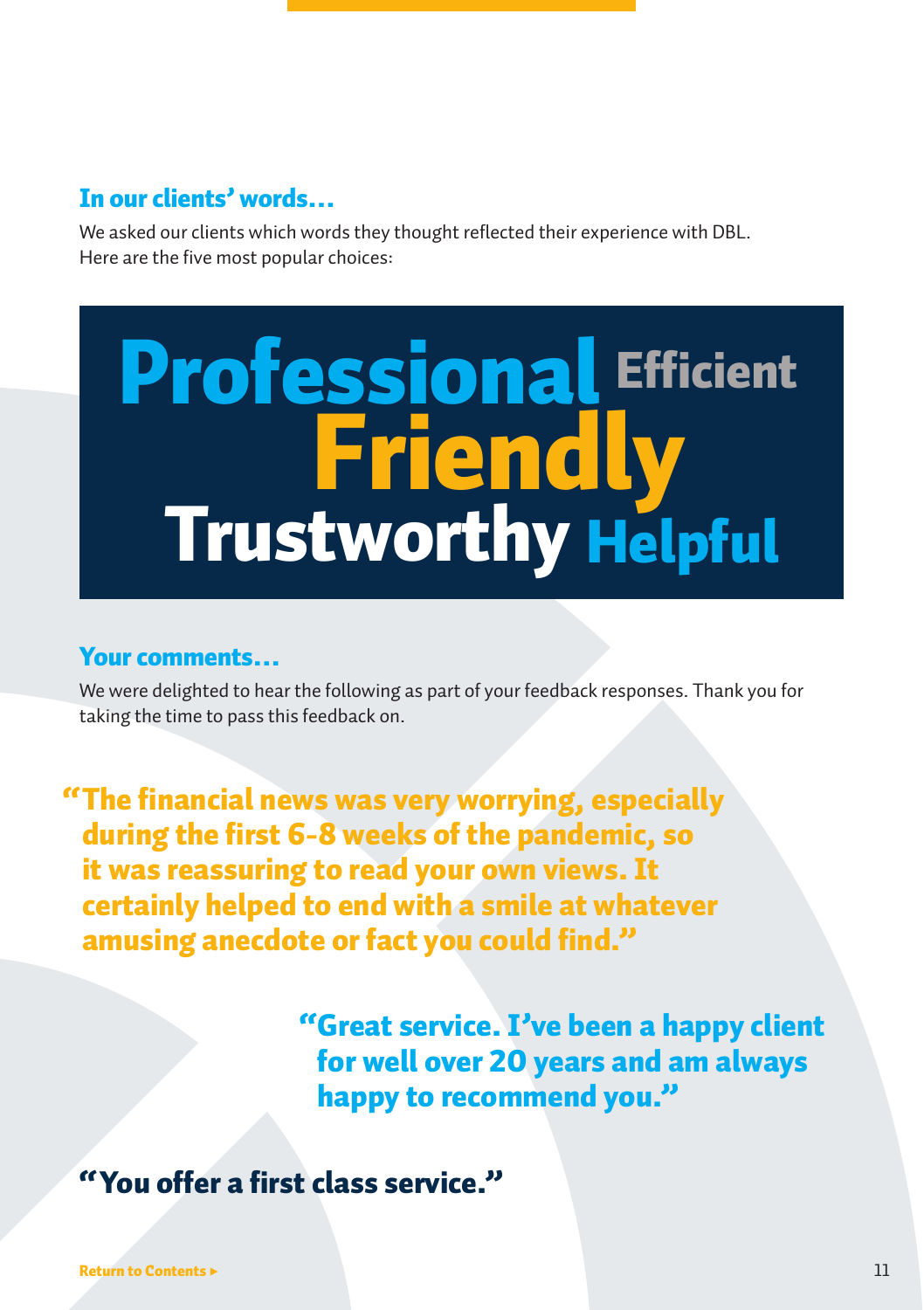## <span id="page-11-0"></span>Should your long term plan involve property?

It is likely that property plays a part in the vast majority of any given individuals' financial plan.

At a basic level you may have a mortgage on your primary residence which, over time, you will pay off. In the future, you may wish to take advantage of that stored wealth, releasing funds for later life and your retirement.

Many of us will go one stage further. Perhaps you have a second or third property, under a buy-to-let arrangement. Maybe you invest in property on a more proactive basis, or have some of your investments with us placed into a property fund.

The question then is probably less whether your plan should involve property, because that will be a given for most people, in some



way. Rather what is important around property is to understand each investment and exposure, the pros and cons and how they can have an impact on your long term planning.

If you hold some buy-to-let properties, for example, then you will probably be aware that they often offer attractive returns. As long as your buy-to-lets are rented then your mortgage is essentially paid by someone else and you have an asset, which is potentially a large asset, for the future.

The negative side is taxation and liquidity. Selling a house is not a quick process and government policy over the last few years has steadily increased taxation on those owning more than one property.

The alternative is investing money into a property fund, with the fund itself owning a range of property. Your returns will likely be less on a percentage basis than with a buyto-let property, but you have added security and diversification to your investment portfolio and the liquidity and taxation issues do not apply.

Property funds recently made headline news with some high profile offerings temporarily suspending withdrawals. This is not a new occurrence. Property funds in particular need to temporarily protect against money being suddenly ripped out of the assets. In the case of a property fund the end outcome of this action could, for example, be a £50 million commercial property being sold off for £35 million, crystallising a loss for everyone in the fund.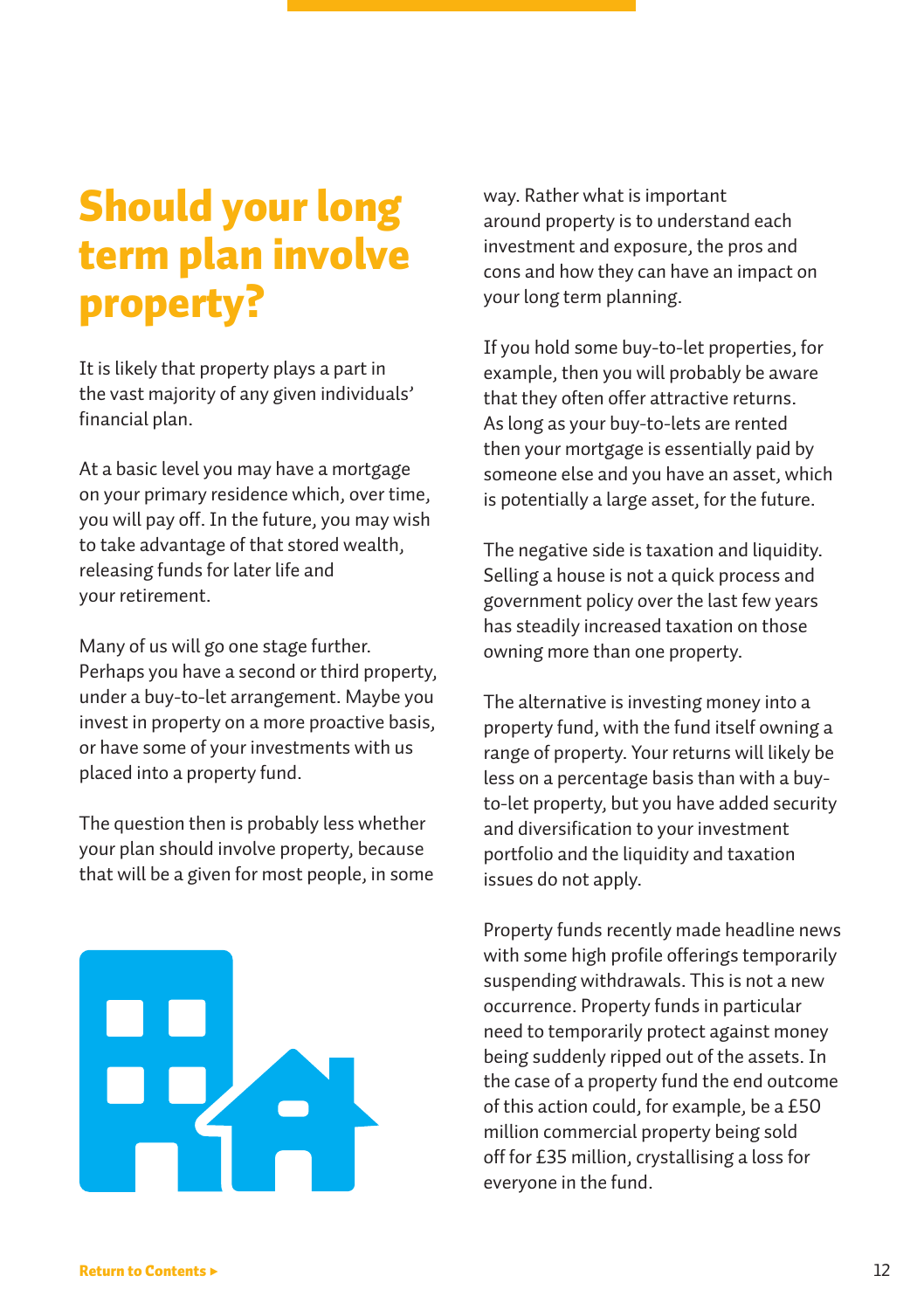However, property funds may not prove sophisticated enough, if you are a deliberate property investor. For example, you may see property investment as a retirement career or have built up a portfolio from a very young age, which you now want to spend more time growing.

In such a scenario you probably already appreciate the pros and cons of investing in property in this way. But it is again worth considering these pros and cons, as part of your long term plan.

Different types and values of properties often present different tax implications. For example, large deals, either by the size of property or amount of properties, are more prone to encounter greater risk and timeline uncertainty. If you plan on selling properties to fund your retirement and these sales take years longer than expected or occur at a discount, for whatever reason, what impact could this have on your long term plan?



Property is, in general, an attractive asset class, which most of us could and possibly should hold. The key, as with most assets, is in appreciating the wider impact on your plan of the property you hold, should its pros or cons impact on you more than you initially expected.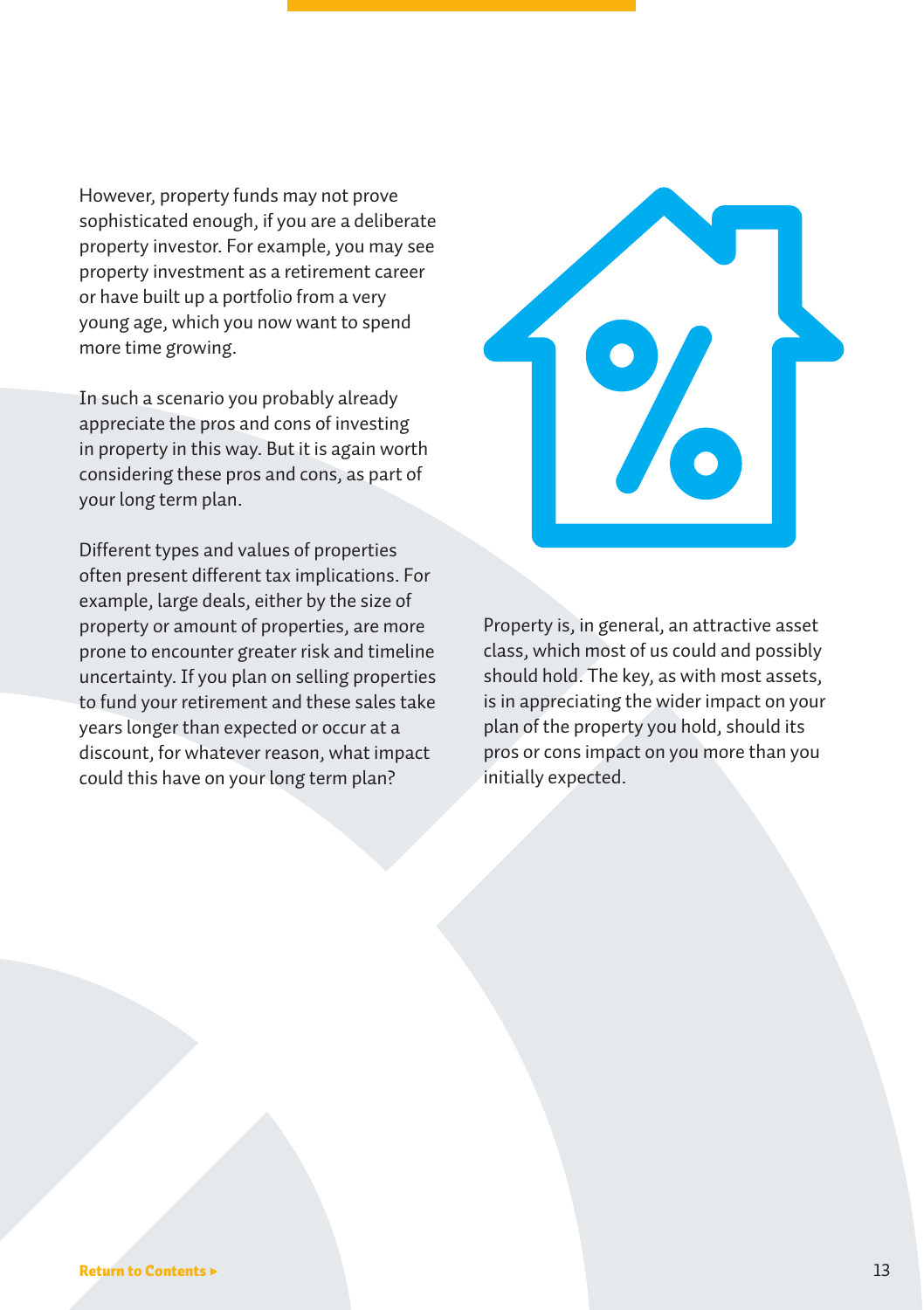## <span id="page-13-0"></span>Taking a values based approach to managing your finances

As part of the financial planning process, we often talk about goals.

Your goals are where you want to be, what you want to achieve and, often, what you want to own. They are fiercely individual.

For example, many of the sports professionals with whom we work often tell us that a goal of theirs is to enter into an enjoyable, rewarding second profession, at the age of thirty-five or forty years. The business owners, professionals and entrepreneurs we work with may not have that as a goal, when they retire at sixty years of age.

Goals though are different to values and values often shape your financial planning process, as much as your goals. Goals are often easy to set. They are defined places in life, which we wish to reach. Values may be much harder to identify, live by and plan. They are the ways in which we act, the concepts with which we identify and the causes we support.

In thinking about your goals and values it may be useful to carry out a couple of simple cod-psychographic exercises. Contemplating your own mortality, for example, has been shown to have an impact on how we view our finances. So, if you were to pass on tomorrow, what significant achievement or experience would you like your obituary to mention? If that is a little too morbid for you to consider today, then try instead to think of a 'this is your life'-style interview. What moments would you be asked about and what would your highlight reel be?

Considering such questions could help to uncover and reveal your values. Maybe you have a passion for helping your local community or specific animal conservation activity in a specific geographical area. Maybe training and bringing through the next generation of professionals, giving everyone a chance, has been part of your life's work.

Pursuing these values, through your financial plan, is often as rewarding as pursuing your personal goals, in some cases more so. Goals include doing things or owning things. Values can include the same, but also include making a difference and leaving a legacy. To some, those are important financial planning factors.

The old rule applies 'you cannot take it with you'. It is not uncommon for those, who encounter financial planning later in life, to realise that they have saved a substantial amount and have a level of security. If this is the case for you, then a value-based approach could end up being a fulfilling part of your later life.

Maybe it could be as simple as this. Goalbased planning is what we all do and what we will remember doing. Value-based planning is what we will be remembered for.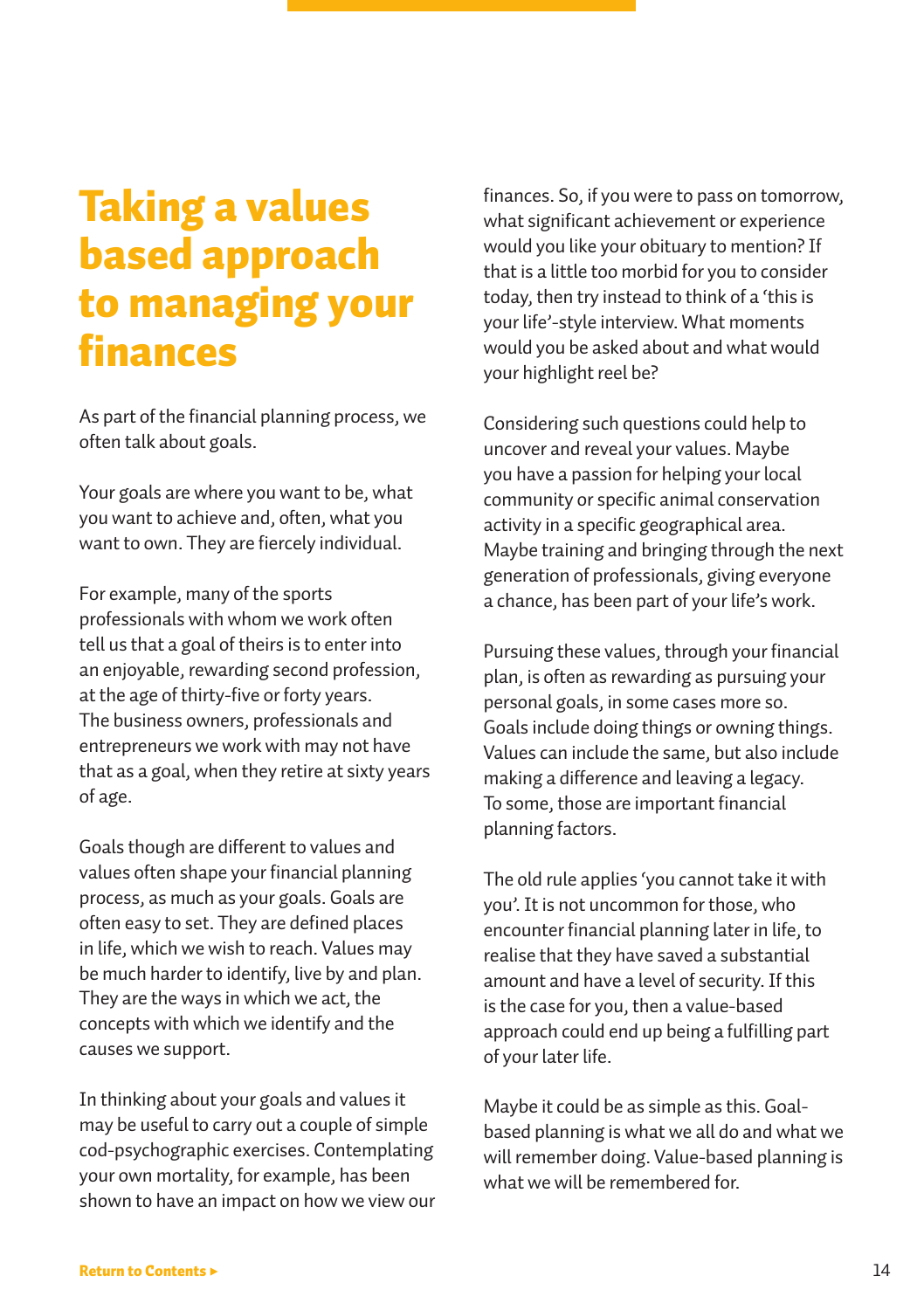# Keep up to date with our latest news @DBL\_AM